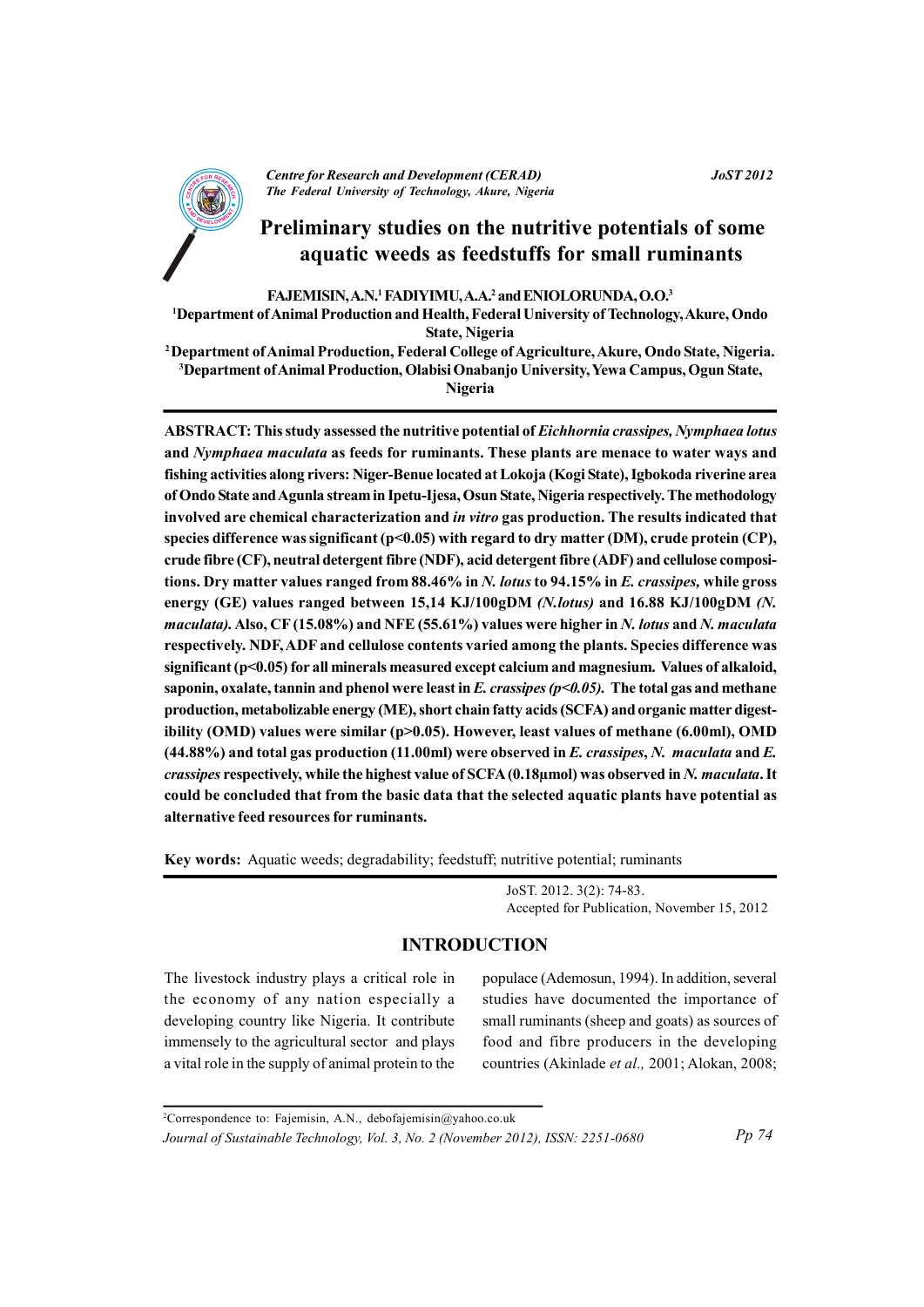Fajemisin et al., 2012). However, they are constrained by scarcity and fluctuating quantity and quality of year-round feed supply particularly during dry season. The natural pastures drop in quality and quantity, especially energy and nitrogen content. As a consequence, feed intake declines and animal productivity decreases (Kritapon et al., 2005). It becomes imperative to source for alternative feed resources which are more efficient, economical and can be incorporated into ruminant diet with a view to reducing feed costs and hence, achieving a greater profit margin for the producer.

Aquatic weeds such as Eichhornia crassipes, Nymphaea lotus (linn) and Nymphaea maculata schum (thonn) could be obnoxious to the environment but they are rich sources of cellulose and other nutrients (Dairo, 1997). They have large leaves that float on water. E. crassipes is a member of pickerelweed (Pontederiacea), while  $N$ . *lotus* and  $N$ . *maculate* belong to the

- A.N. Fajemisin, et al.

family Nymphaeceae (Joyce, 1990; Okezie and Aqyakwa, 1998).

These aquatic weeds could be used as a renewable source of energy and purification of sewage. Research has indicated that due to their high moisture content, they could be converted to silage by placing the chopped plants in a closed container and allowing them to undergo microbial fermentation for about a month. It could be fed fresh to ruminant animals like buffalo, cattle, goat, and sheep (Ozah, 2011). The chemical contents of aquatic plants appears not to be widely studied and the information on inclusion of these plants in livestock feeding systems and their replacement value for conventional feedstuff in ruminants feeding in Nigeria appears scanty. Therefore, the present study was designed to evaluate the nutritive potential of Eichhornia crassipes, Nymphaea lotus and Nymphaea maculata as possible alternative sources of feed and nutrients for small ruminants.

## **MATERIALS AND METHODS**

## **Collection of aquatic weeds**

Samples of E. crassipes, N. lotus and N. *maculata* were collected fresh from the confluence of rivers Niger and Benue (Lokoja, Kogi State), Ofara at Igbokoda (Ondo State) and Agunla stream at Ipetu-Ijesa (Osun State) The plants were washed, leaves were separated from the stem and roots were cut away. The plant samples were air-dried in the laboratory at room temperature for seven days, milled to pass through 1mm mesh and stored in different labeled containers.

## **Chemical analysis**

Samples of the aquatic plants were oven dried at  $105\textdegree$ C to a constant weight for dry matter determination; crude protein, crude fibre, ether extract and ash were analyzed according to

AOAC (1990). Neutral detergent fibre (NDF), acid detergent fibre (ADF) and acid detergent lignin (ADL) were determined as described by Van Soest et al. (1991). The samples were also analyzed for minerals after wet digestion of samples with a mixture of perchloric acid and concentrated nitric acid  $(1:4 \text{ v/v})$  and composition of some minerals (calcium, phosphorus, magnesium, potassium, sodium, manganese, iron and zinc) in the digest were Atomic determined  $by$ Absorption Spectrophotometer (AAS) model 490 Gallenkamp, London, while phosphorus was determined by the phosphovanadomolybdate method (AOAC, 1990). Anti-nutrients determined were oxalate, phytate, saponin, alkaloid, tannin and phenol.

Journal of Sustainable Technology, Vol. 3, No. 2 (November 2012), ISSN: 2251-0680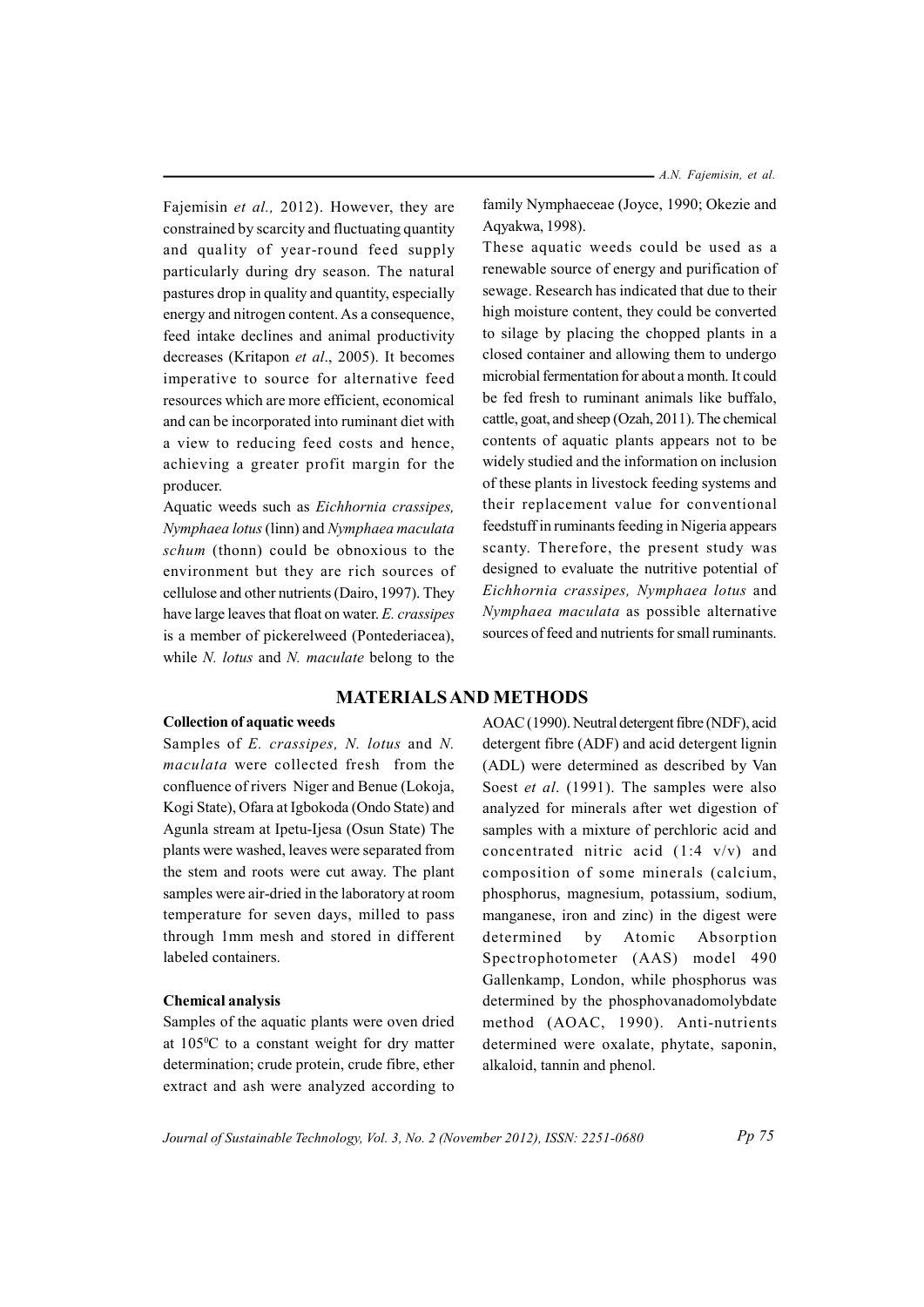### **Determination of Oxalate**

1g each of milled sample of *Eichhornia crassipes*, *Nymphaea lotus* and *Nymphaea maculata* was weighed into 100ml conical flask and 75ml of 1.5%  $H_2SO_4$  was added and the solution was carefully stirred intermittently with a magnetic stirer and allowed to stand for 1 hour. It was then filtered using whatman No. 1 filter paper. 25ml of sample filtrate (extract) was collected and titrated  $(80^{\circ}\text{C})$  against  $0.1\text{NKMnO}_4$  solution to the point when faint pink colour appeared and persisted for at least 30 second (Day and Underwood, 1986) Note: Samples(filterate) was titrated at 80°C.

#### $i$  **Det ermination of Phytate**

Phytate is determined according to the method of Wheeler and Ferrel (1971). 4g each of milled sample of *Eichhornia crassipes*, *Nymphaea lotus* and *Nymphaea maculata* was soaked in 100ml of 2% HCl for three hours and then filtered through muslin cloth and the filterate (extract) was collected in a conical flask. Then 5ml of  $0.3\%$  ammonium thy iocyanate solution was added as indicator and 53.5ml of distill water was added to give proper acidity and this was titrated against a standard.

Phytate = Titre value x  $1.19x 1.95x 3.55m/g$ 

#### *<u><b>Determination* of Saponin</u>

The method used was that of Obadoni and Ochuko (2001). The samples were ground and 2.5g of each was poured into a conical flask and  $100 \text{cm}^3$  of  $20\%$  a que ous ethan ol was added. The samples were heated inside a hot water bath for four hours with continous stirring at about 55°C. The mixture was filtered and the residue re extracted with another 200ml 20% ethanol. The extracts were evaporated to 40ml inside water bath at 90°C. The extract was transferred into a 250ml seperating funnel and 20ml of diethyl

ether was added and shaken vigorously. The aqueous layer was recovered, while the other layer was discarded, the purification process was repeated. 60ml of n-butanol was added; the combined extracts were washed twice with 10ml of 5% aqueous sodium chloride. The remaining solution was heated in a water bath. After evaporation, the samples were dried in the oven to a constant weight. The saponin was calculated as stated:- % Saponin=  $W_3-W_1x 100$ 

$$
\frac{3}{w} \frac{1}{1}
$$

Where  $W_1$  = Weight of sample  $W<sub>2</sub>$  = Weight of petri-dish

 $W_2$  = Weight of filterate dried (i.e oven weight)

#### *<u><b>Determination of Alkaloid</u>*</u>

The method used was that of Harborne (1973). 5g of each sample was weighed into 200ml beaker and  $200$ ml of  $10\%$  acetic acid in ethanol was added and allowed to stand for 4 hours . This was filtered and the extract was concentrated on a water bath. Concentrated ammonium hydroxide was added drop wise to the extraction until the precipitation was completed. The whole solution was allowed to settle and the precipitate was collected and washed with dilute ammonium hydroxide and filtered. The residue is the alkaloid, which was dried and weighed.

% Alkaloid = 
$$
\frac{W_3 - W_1}{W_2 - W_1} \times \frac{100}{1}
$$

Where

 $W_1$  = Weight of sample

 $W<sub>2</sub>$  = Weight of petri-dish

 $W<sub>1</sub>$  = Weight of filterate dried (i.e oven weight)

#### **Determination of Tannin**

200mg each of finely milled samples was poured into a 50ml sample bottle. 10ml of 70% aqueous acetone was added and properly covered. The bottles with their content were put in an ice bath shaker and shaked for 2 hours at 30°C.

*Pp* 76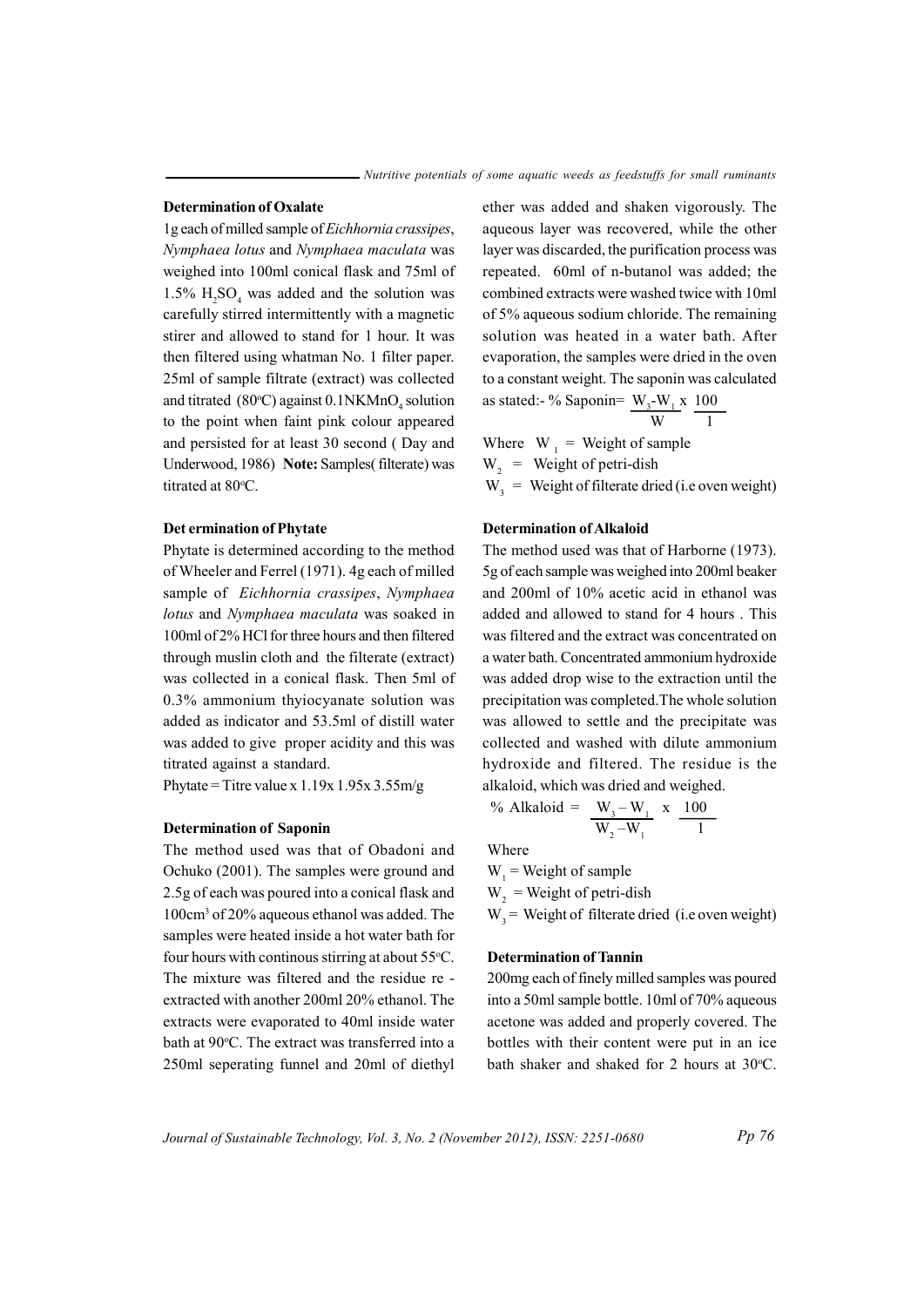Each solution was centrifuged and the supernatant stored in ice. 0.2ml of each solution was pipette into testubes and 0.8ml of distilled water was added. Standard tannic acid solutions were prepared from 0.5mg/ml stock and the solution made to 1ml with distilled water. 0.5ml folic reagent was added to samples and standard was followed by 2.5ml of 20%  $Na, CO<sub>3</sub>$ . The concentration of each solution was determined by Atomic Absorption Spectrophotometer at 725mm against a reagent blank concentration of the samples from a standard tannic acid curve (Makkar and Goodchild, 1996).

Tannic=1ml extract =  $R \times 1000 = \mu gTA$ ml sampled used Where  $R$  = result read from the standard curve

#### **Determination of Total Phenol**

The fat free sample was boiled with 50ml of ether for the extraction of the phenolic component for 15min. 5ml of distilled water was added. 2ml of ammonium hydroxide solution and 5ml of concentrated amylacohol were also added. The samples were made up to mark and left to react for 30 minutes for colour development. This was measured at 505mm on atomic absorption spectophotometer. (Barry et  $al., 2001$ ).

Phenol = 1 ml extract =  $R \times 1000 = \mu gTA$ ml of sampled used Where  $R$  = result read from the standard curve

#### In vitro gas production study

The in vitro gas production study was carried out at the department of Animal Science, University of Ibadan, Nigeria. Rumen fluid was obtained from three West African Dwarf rams through suction tube before the morning feed.  $- A.N. Fajemisin, et al.$ 

The animals were fed sufficient quantity of Panicum maximum and 300 g of cotton seed cake as supplement. They also had free access to water and salt lick. Incubation was as reported (Menke and Steingass, 1988) using 100 ml calibrated syringes in three batches at 39°C. To 200 mg sample in the syringe was added 30 ml inoculums containing cheese cloth-strained rumen liquor and buffer  $(9.8 \text{ g } \text{NaHCO}_{3} + 2.77 \text{ g})$  $Na_{A}HPO_{A} + 0.57 g KCl + 0.47 g NaCl + 0.12 g$  $MgSO.7H_2O + 0.16$  g/litre CaCl, 2 H<sub>2</sub>O) (1:4, v/v) under continuous flushing with CO<sub>2</sub>. The gas production was measured at  $3, 6, 9, 12, 15, 18, 21$ and 24h. After 24h of incubation, 4 ml of NaOH (10 M) was introduced to estimate the amount of methane produced. The average volume of gas produced from the blanks was deducted from the volume of gas produced per sample. Metabolizable energy (ME, MJ/kg DM) and organic matter digestibility (OMD %) were estimated as established (Menke and Steingass, 1988) and short chain fatty acids (SCFA) was calculated as reported (Getachew et al., 1999):  $ME = 2.20 + 0.136*Gv + 0.057*CP + 0.0029*CF$ :  $OMD = 14.88 + 889Gv + 0.45CP + 0.651 XA$ ; SCFA  $= 0.0239*$  Gv  $- 0.0601$ ; where Gv, CP, CF and XA are net gas production (ml/200 mg DM), crude protein, crude fibre and ash of the incubated samples respectively.

#### **Calculation and statistical analysis**

Gross energy content was estimated using the equation GE (KJ/100gm DM) =  $(\%CP \times 16.7)$  +  $(\%$  EE x 37.7) +  $(\%$  Carbohydrates x 16.7) of Ekanayake et al. (1999). All data obtained were subjected to analysis of variance and mean separations where there were significant differences was by Duncan (1955) multiple range F-test (SAS, 1999).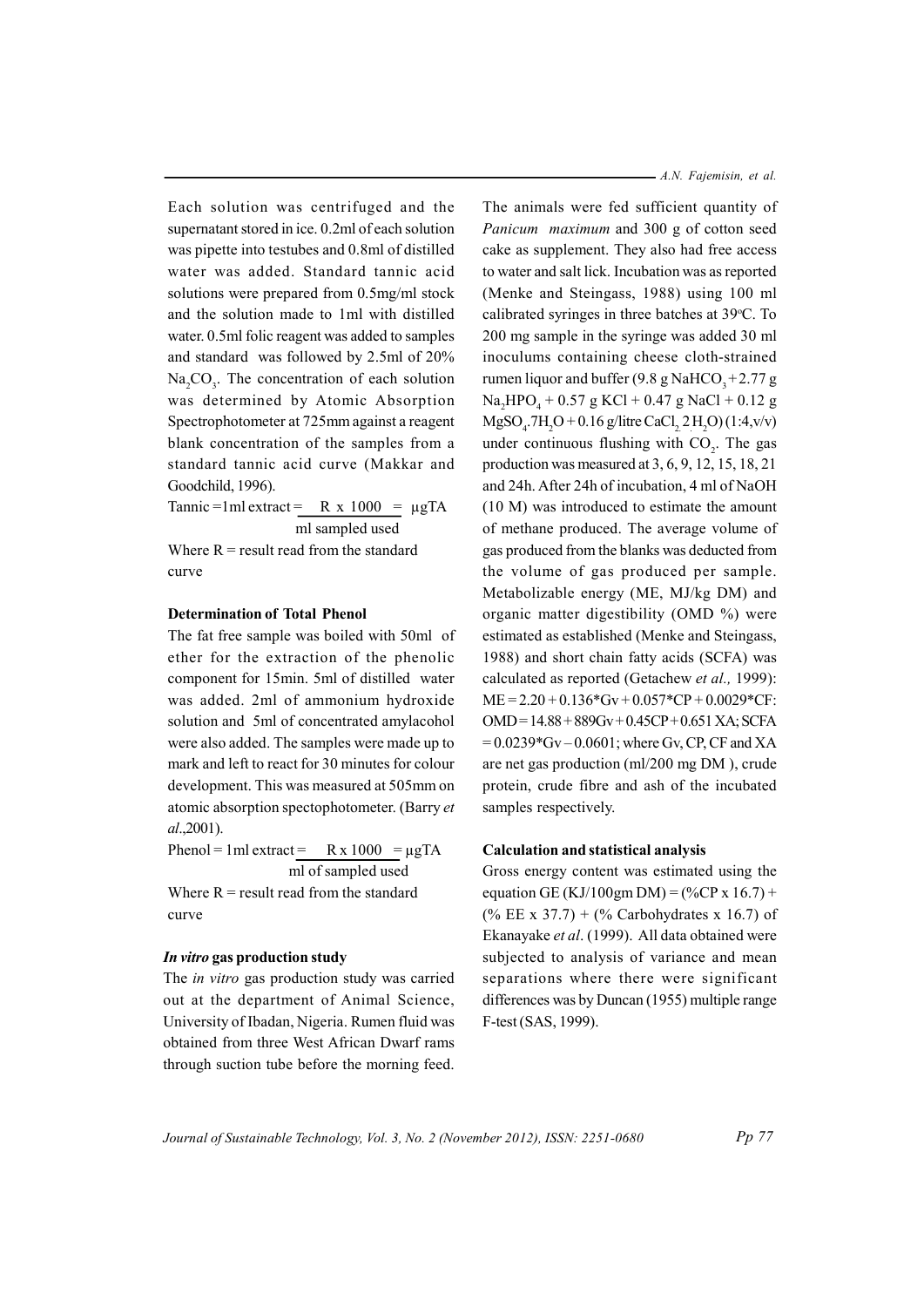## **RESULTS AND DISCUSSION**

Table 1 shows significant  $(P<0.05)$  variation in the values of dry matter (DM), crude protein (CP), crude fibre (CF), ether extract (EE) and nitrogen free extract (NFE). The DM of the aquatic weeds ranged from  $88.46\%$  in N. lotus to 94.15% in Eichhornia crassipes. The CP of *E. crassipes* (18.95 %) and *N. lotus* (16.95%) were comparable to those values reported for some multipurpose trees in Nigeria (Arigbede *et al.*, 2003; Getachew *et al.*, 2004). Where the growing of browse plants are not favoured possibly as a result of the prevailing climatic conditions in some parts of Nigeria and where these plants are available abundantly,  $E$ . crassipes and N. lotus leaves and stem in particular could be used as dry season feedstuffs if properly ensiled or made into hay. Crude fibre (CF) values recorded for E. crassipes and N. lotus in this study were comparable to value reported for E. crassipes by Dairo (1997), thus the two plants could be rich sources of fibre that could enhance rumination in sheep and goats. E. crassipes had the highest ash value  $(21.82\%)$  than the value reported by Kwashima et al, (2002). NFE value was least in E. crassipes and was significantly lower ( $P<0.05$ ) than the values recorded for N. lotus  $(40.50\%)$  and N.

maculata (55.61%). However, the values obtained for the three plants compared favourably with the reported value by Dairo (1997) and were sufficient enough to support the production of volatile fatty acids in the rumen during fermentation (Blummel et al., 1997). The neutral detergent fibre (NDF), acid detergent fibre (ADF), acid detergent lignin (ADL), hemicellulose and cellulose contents of the three plants are presented in Table 2. The NDF, ADF, hemicellulose and cellulose values were observed to be significantly ( $P \le 0.05$ ) higher in E. crassipes and N. lotus than N. maculata. The reason for the variation might be due to differences in maturity, stage of growth and specie of the weeds and sites where the weeds were harvested (Promkot and Wanapat, 2004). The NDF values however, were within the range of 25-71% reported for some valuable multipurpose trees (Pterocarpus erinaeus, 47.05%; Erythrina abyssinia 27.08%) that are fed to sheep and goats in Nigeria (Bayer 1990, Larbi et al., 1993). ADF contents in the weeds, compared favourably with the value reported for Alchornea cordifolia (24.01 %) by Akinlade et  $al$ , (2001).

| <b>Components</b>        | <b>Eichhornia</b><br>crassipes | Nymphaea<br><i>lotus</i> | Nymphaea<br>maculata | <b>SEM</b> |
|--------------------------|--------------------------------|--------------------------|----------------------|------------|
| Dry matter               | $94.15^a$                      | $88.46^{b}$              | $88.61^{b}$          | 0.95       |
| Ogarnic matter           | $74.48^{\circ}$                | $80.58^{b}$              | $87.24^{\rm a}$      | 1.88       |
| Crude protein            | $18.95^{\rm a}$                | $16.95^{\circ}$          | $12.45^{\rm b}$      | 1.00       |
| Crude fibre              | $12.43^{\rm a}$                | $15.08^{a}$              | $8.17^{b}$           | 1.13       |
| Ether extract            | $16.00^a$                      | $8.05^\circ$             | 11.01 <sup>b</sup>   | 1.16       |
| Ash                      | $21.82^{\rm a}$                | $19.41^{b}$              | $13.09^{\circ}$      | 1.30       |
| Nitrogen free extract    | $31.10^{\circ}$                | $40.50^{b}$              | $55.61^{\circ}$      | 3.66       |
| Gross energy (KJ/100gDM) | 16.36                          | 15.14                    | 16.88                | 0.41       |

Table 1: Proximate Composition (%) and energy content (KJ/100gDM) of Eichhornia crassipes, Nymphaea lotus and Nymphae maculata

abc= Means on the same row with different superscripts are significantly varied ( $P<0.05$ )

Journal of Sustainable Technology, Vol. 3, No. 2 (November 2012), ISSN: 2251-0680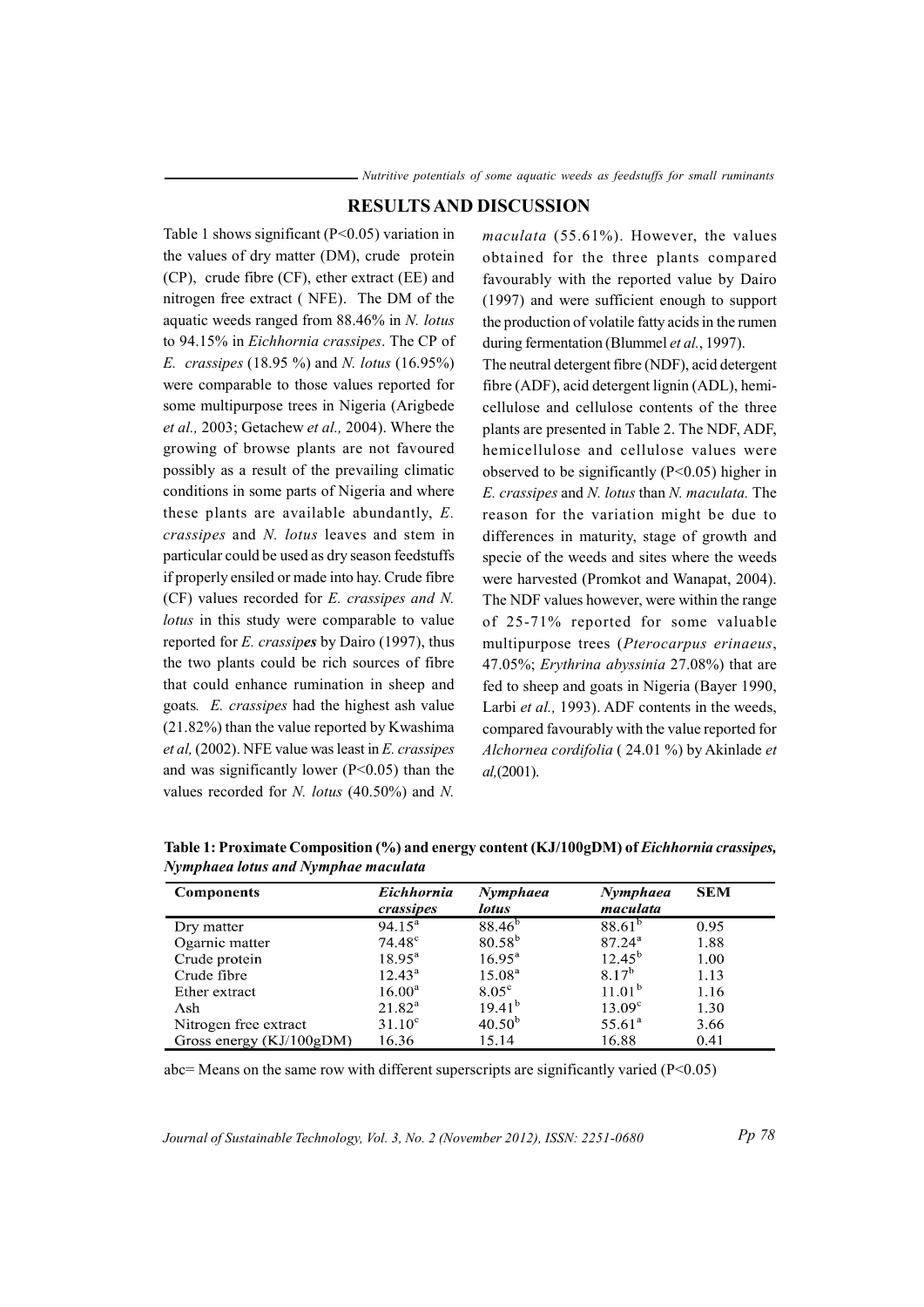Table 2: Fibre Fractions (%) of Eichhornia crassipes, Nymphaea lotus and Nymphaea maculata  $(n=3)$ 

| Components $(\% )$      | Eichhornia<br>crassipes | Nymphaea lotus  | Nymphaea<br>maculata | <b>SEM</b> |
|-------------------------|-------------------------|-----------------|----------------------|------------|
| Neutral detergent fibre | $48.46^{\circ}$         | $43.65^{\circ}$ | $29.43^{\circ}$      | 2.89       |
| Acid detergent fibre    | $24.24^{\rm a}$         | $24.34^{\rm a}$ | $17.62^{\rm b}$      | 1.40       |
| Acid detergent lignin   | $8.58^{a}$              | $9.30^{\circ}$  | $7.66^{\rm a}$       | 0.37       |
| Hemicellulose           | $24.23^{\rm a}$         | $19.32^{b}$     | $11.80^\circ$        | 1.93       |
| Cellulose               | $15.87^{a}$             | $15.04^{\rm a}$ | $9.96^{\rm a}$       | 1.30       |

abc = Means on the same row with different superscripts are significantly varied ( $P < 0.05$ )

Table 3: Mineral contents of Eichhornia crassipes, Nymphaea lotus and Nymphaea maculata  $(n=3)$ 

| <b>Components</b>         | <b>Eichhornia</b><br>crassipes | Nymphaea lotus | Nymphaea<br>maculata | <b>SEM</b> |
|---------------------------|--------------------------------|----------------|----------------------|------------|
| Calcium $(\%)$            | 0.06                           | 0.06           | ND                   | 0.01       |
| Phosphorus( $\%$ )        | 0.91 <sup>a</sup>              | $0.32^{b}$     | $0.31^{b}$           | 0.11       |
| Magnesium $(\% )$         | 0.07                           | 0.08           | 0.06                 | 0.01       |
| Potassium $(\frac{9}{6})$ | $8.60^{\rm a}$                 | $7.11^{b}$     | $3.74^\circ$         | 0.74       |
| Sodium $(\%)$             | $2.51^{b}$                     | $2.86^{\rm a}$ | $2.64^{b}$           | 0.07       |
| Manganese(ppm)            | $124.23^{\rm a}$               | $46.87^{b}$    | $42.23^{\circ}$      | 13.30      |
| Iron(ppm)                 | $0.18^{a}$                     | $0.12^{b}$     | ND                   | 0.03       |
| Zinc(ppm)                 | $0.40^{\rm a}$                 | $0.24^{b}$     | $0.16^{b}$           | 0.04       |

 $abc = Means$  on the same row with different superscripts are significantly varied ( $P < 0.05$ )  $ND = Not determined$ 

Table 3 shows the macro and micro mineral concentrations of the aquatic weeds. There were significant ( $P<0.05$ ) differences among the aquatic weeds in phosphorus  $(P)$ , sodium  $(Na)$ , potassium (K), manganese (Mn), iron (Fe) and zinc (Zn) concentrations but no significant  $(P>0.05)$  variation in calcium  $(Ca)$  and magnesium (Mg) concentrations.. However, Na  $(2.80\%)$  and K  $(8.60\%)$  values were apparently higher in  $N$ . *lotus* and  $E$ . *crassipes* respectively than the concentration in  $N$ . *maculata*. The high contents of P  $(0.91\%)$ , K  $(8.6\%)$ , and Mn (124.23ppm) in E. crassipes and Na  $(2.86\%)$  in N. lotus indicate that the requirements of sheep and goats for these minerals could be met (McDowell, 1992) if the plants are fed *ad libitum*. Table 4 shows anti-nutrients of the aquatic weeds and the observed values varied significantly ( $P<0.05$ ) among the species. The highest value of oxalate (3.29%) was recorded in N.lotus, while saponin (24.59%), alkaloid  $(14.96\%)$ , tannin  $(4.32\%)$  and phenol  $(4.87\%)$ were highest in N. maculata. The level of tannin ranged from 0.48% in E. crassipes to 4.32% in N. *maculata*, saponin ranged between 16.45% in E. crassipes and 24.59% in N. maculata. However, the presence of tolerable tannin and saponin contents in plants had been reported to be beneficial in ruminants nutrition. Feedstuffs containing saponin had been shown to be defaunating agents (Teferedegne, 2000) and capable of reducing methane production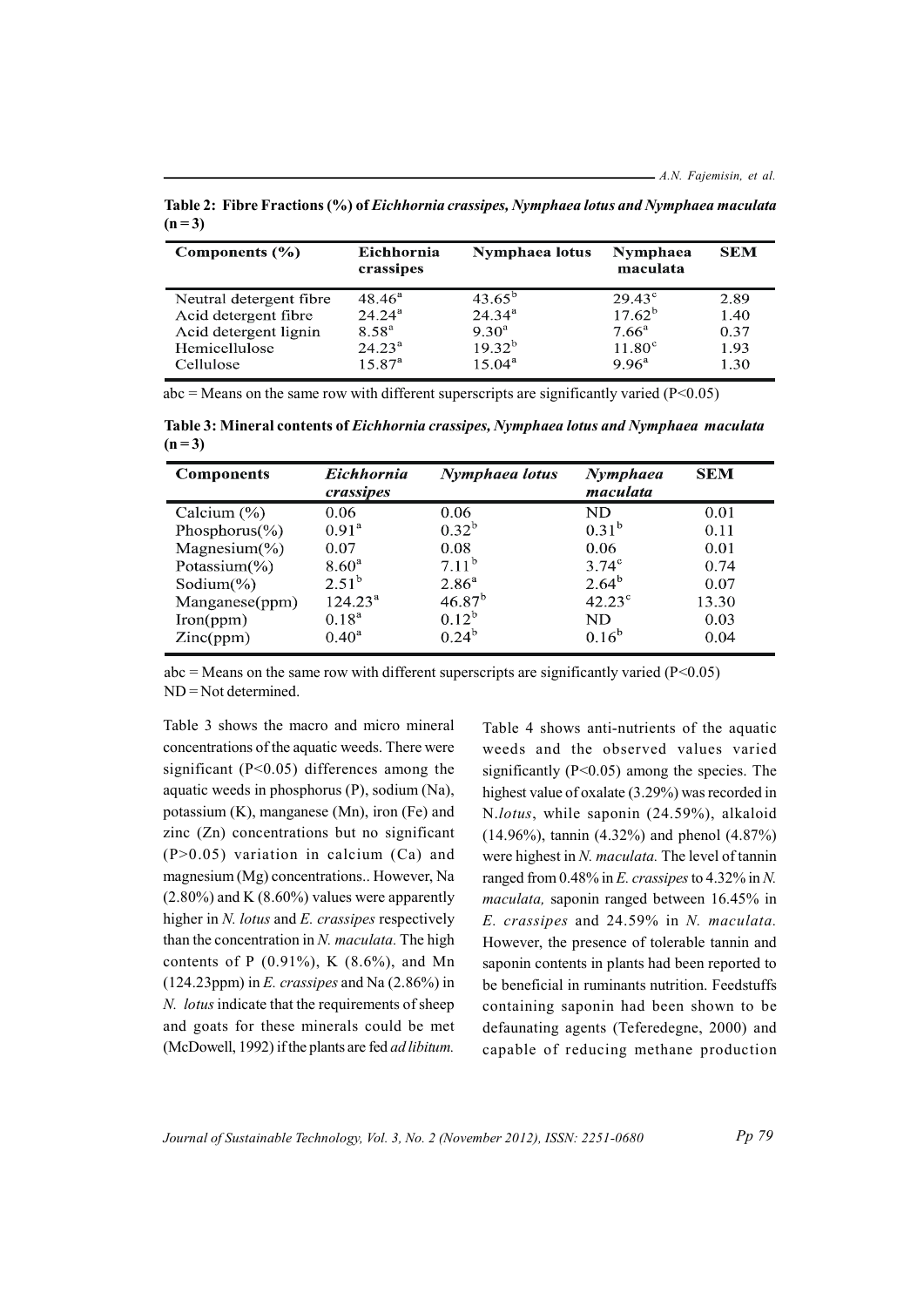(Babayemi et al., 2004). The tannin level in the three weeds is below the 6.00% toxic level for small ruminants and it could be an added advantage as a natural additive in the diet of ruminants, since forages or feeds containing tannin have potential of forming complexes with protein and the tannin-protein used as by-pass protein in the rumen (Barry and McNabb, 1999) by diminishing rumen protein fermentation, thus improving on the availability of protein to ruminants at the lower gut.

Table 5 presents the metabolizable energy (ME), organic matter digestibility (OMD), short chain fatty acids (SCFA), methane (CH) and total gas production. The ME, SCFA and OMD values of the aquatic weeds were similar  $(P>0.05)$ , while CH, and total gass production were significantly

 $(P<0.05)$  influenced by species difference. Although, gas production is a nutritionally wasteful product (Mauricio et al., 1999) but provides a useful basis from which ME, OMD and SCFA may be predicted. In this study, the higher production of gas and the eventual preponderance of SCFA in N. maculata probably showed an increased proportion of acetate and butyrate but may mean a decrease in propionate production (Babayemi et al., 2006). However, the ME values that averaged 4.74 MJ/Kg DM in the aquatic weeds suggests their potential to make energy available to the ruminants. Thus, the aquatic weeds have an advantage of being used as feed for small ruminants especially during the dry season.

Table 4: Anti-nutrients composition of Eichhornia crassipes, Nymphaea lotus and Nymphaea maculata  $(n=3)$ 

| <b>Components</b><br>$\frac{6}{6}$ | <b>Eichhornia</b><br>crassipes | Nymphaea lotus    | Nymphaea<br>maculata | <b>SEM</b> |
|------------------------------------|--------------------------------|-------------------|----------------------|------------|
| Phytate                            | $8.50^{\rm a}$                 | $7.20^{b}$        | $2.50^{\circ}$       | 0.71       |
| Alkaloid                           | $8.15^{b}$                     | 8.84 <sup>b</sup> | $14.96^{\rm a}$      | 1.09       |
| Saponin                            | $16.45^{\circ}$                | $21.88^{b}$       | 24.59 <sup>a</sup>   | 1.22       |
| Oxalate                            | $1.98^{b}$                     | 3.29 <sup>a</sup> | $2.30^{b}$           | 0.21       |
| Tannin                             | $0.48^{b}$                     | 0.57 <sup>b</sup> | $4.32^{\rm a}$       | 0.65       |
| Phenol                             | 0.57 <sup>b</sup>              | $0.32^{b}$        | 4.87 <sup>a</sup>    | 0.76       |

 $abc$  = Means on the same row with different superscripts are significantly varied (P<0.05)

Table 5: Metabolizable energy (MJ/Kg DM), organic matter digestibility (%), short chain fatty acids (umol), methane (ml) and total gas production of *Eichhornia crassipes*, *Nymphaea lotus and* Nymphaea maculata  $(n=3)$ 

| <b>Parameters</b>        | Eichhornia<br>crassipes | Nymphaea<br>lotus  | Nymphaea<br>maculata | <b>SEM</b> |
|--------------------------|-------------------------|--------------------|----------------------|------------|
| ME (MJ/Kg DM)            | 4.75                    | 4.74               | 4.75                 | 0.02       |
| OMD (%)                  | 44.89                   | 44.89              | 44.88                | 0.51       |
| $SCFA$ ( $\bf{m}$ )      | 0.17                    | 0.17               | 0.18                 | 0.01       |
| $CH4$ (ml)               | $6.00^\circ$            | $9.00^{\rm a}$     | $8.00^{b}$           | 0.78       |
| Total gas $(ml/200mgDM)$ | $11.00^{\circ}$         | 15.00 <sup>b</sup> | $20.00^a$            | 2.31       |

 $abc$  = Means on the same row with different superscripts are significantly varied (P<0.05)  $ME = Metabolizable$  energy; OMD = Organic matter digestibility; SCFA = Short chain fatty acid; CH<sub>4</sub>  $=$  Methane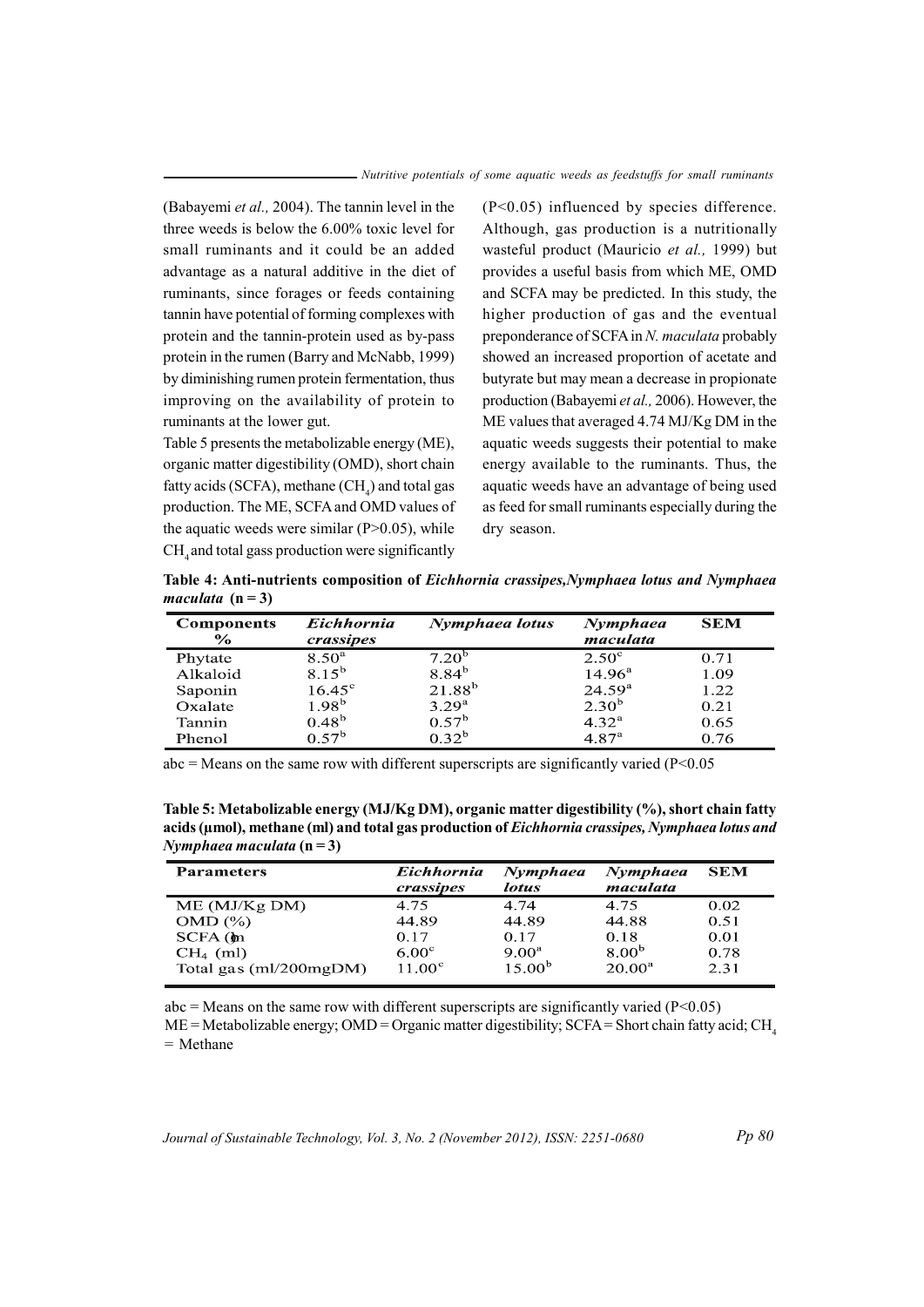- A.N. Fajemisin, et al.

## **CONCLUSION**

Nutrient composition of the three aquatic weeds showed that the plants might be useful sources of protein and energy in ruminant feeding. The presence of tannin and saponin below toxic level in the plants exhibited the tendency to suppress methanogenesis and improve the availability of protein to ruminant animals at the lower gut.

The observed values of crude protein, gross energy, metabolizable energy and short chain fatty acids in E. crassipes, N. lotus and N. *maculata* connote the plants' ability to meet nutrient requirements of small ruminant in the tropical regions particularly during the dry season.

## **REFERENCES**

- ADEMOSUN, A.A (1994). Constraints and prospects for small ruminant research and development in Africa. In S.A.B. Lebbie, B. Rey and E.K Irungu (eds). Small Ruminant Research and Development in Africa CTA publication series. Book of Proceedings 2<sup>nd</sup> Bien Conference of the African Small Ruminant Research Network Tanzania 266 pp.
- **AKINLADE, J, OLANITE, J.A and BAMIKOLE,** M.A. (2001). Dry matter degradability characteristics of rice stover with different proportions of Fiscus capensis or Alchornea cordifoia in rumen of fistulated sheep, goats and cattle. Nigerian Journal of Animal Production. 28; 174-181
- ALOKAN, J.A. (2008). Small livestock is still beautiful. Inaugural Lecture Series 49 delivered at The Federal University of Technology, Akure on Tuesday 22<sup>nd</sup> April, 2008. Pp 10-12.
- A.O.A.C (1990). Association of Official Analytical Chemists. Official methods of Analysis 16<sup>th</sup> Edition. AOAC Inc. Arligon, Virginia, USA.
- ARIGBEDE, O.M, BAMIKOLE, M.A and BABAYEMI, O.J (2003). Evaluation of three forms of two indigenous multipurpose tree species by West African Dwarf goats. ASSET Series, A. 3:33-41.

BABAYEMI, O.J, DEMEYER, D and FIEVES, V  $(2004)$  *In vitro* fermentation of tropical

browse seeds in relation to their content of secondary metabolites. Journal of Animal Feed Science, 13 supplementary. 1: 31-34.

- BABAYEMI, O.J, HAMZAT, R.A, BAMIKOLE, M.A.ANURUDU, N.F and OLOMOLA, O.O (2006). Preliminary studies on spent tea leaf: In vitro gas production as affected by chemical composition and sencondary metabolites. Pakistan Journal of Nutrition  $5(5)$ : 497-500.
- BARRY, T.N. and McNABB, W.C. (1999). The implication of condensed tannins on the nutritive value of temperate forage fed to ruminants. British Journal of Nutrition, 8: 263-272.
- BARRY, T.N, MCNEIL, D.M. and MCNABB, W.C. (2001). Plant secondary compounds; their impact on forage nutritive value and upon animal production. In; Gomide, J.A., Mattos, W.R.S., da Silva, S.C. (Eds.), Proceedings of the XIX International Grasslands Congress, 2001/02, Sao Paulo, Brazil, pp. 445-452.
- BAYER, W. (1990). Use of native browse by Fulani cattle in central Nigeria. Agroforestry Systems12:217-228.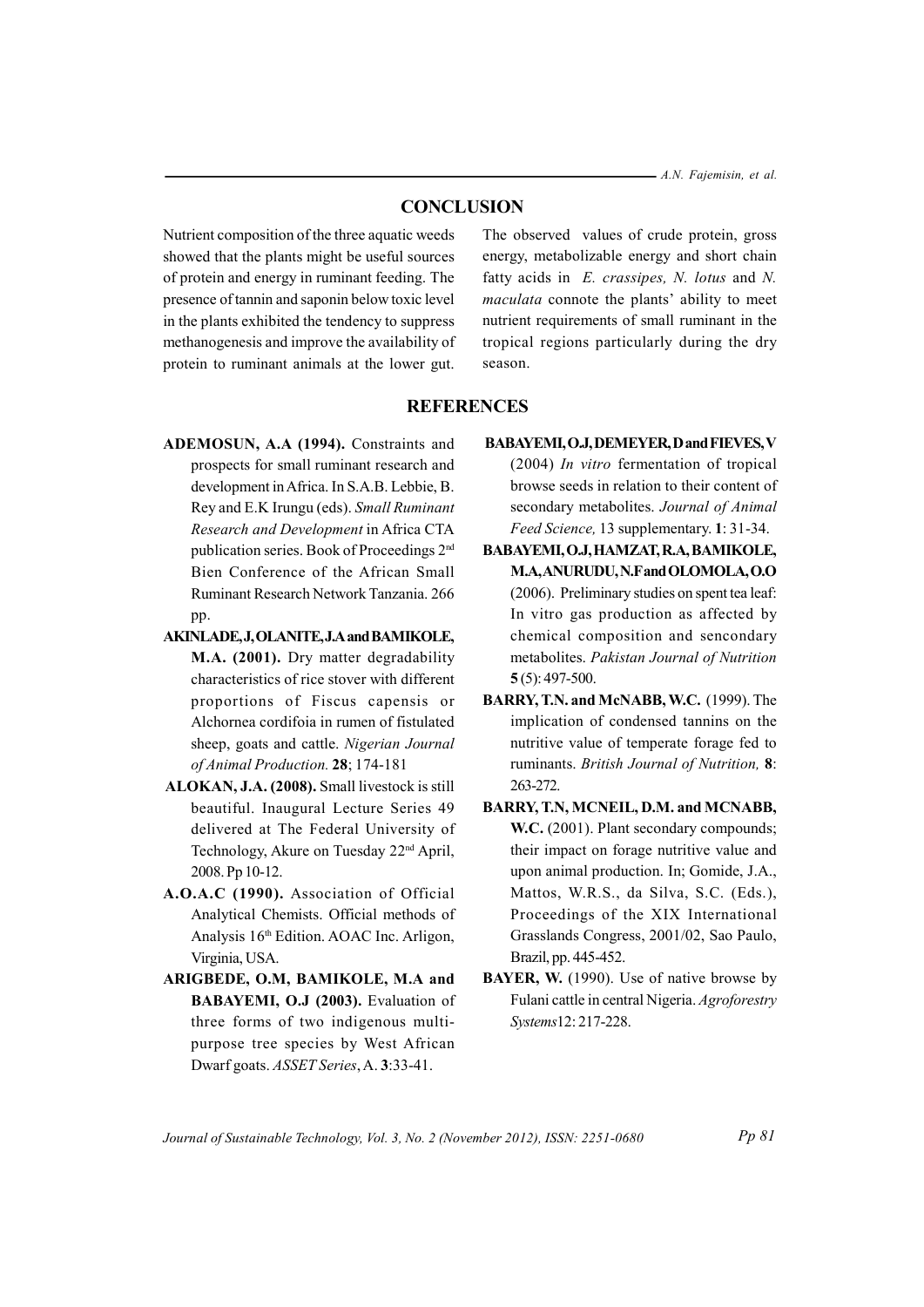- BLUMMEL, M, MAKKAR, H.P.S, CHANGA, G, MTIMUNI, J and BECKER, K. (1997). The prediction of dry matter intake of temperate and tropical forages from in vitro digestibility/gas production data and the dry matter intake and in vitro digestibility of African roughages in relation to ruminant liveweight gain. Animal Feed Science and Technology, 69:131-141.
- DAIRO, F.A.S. (1997) Evaluation of water hyacinth (Eichhornia crassipes) as feed ingredient and yolk colouring agent in layer diets. Nigerian Journal of Animal Production. 24(1): 43-45.
- DAY, O and UNDERWOOD, E.J (1986). Mineral nutrition of livestock (2<sup>nd</sup> edition). Common wealth Agriculture Bureaux, Farnham Royal England.
- DUNCAN, D.B (1955). Multiple Range and Multiple F-test Biometric. 11:1-42.
- EKANAYAKE, S, JANSZ, E.R and NAIR, B.M. (1999). Proximate composition, mineral and amino acid contents of mature (Canavalia gladiata) seeds. Food Chemistry, 66:115-119.
- FAJEMISIN, A.N, OMOTOSO, O.B, FADIYIMU and SHUIABU, Y.A. (2012)
- Nutrients intake and utilization by West African Dwarf goats fed cassava peels substituted with Cajanus cajan hay. Proceedings of 17th Annual Conference, Animal Science Association of Nigeria (ASAN) held at International Conference Centre, Opposite Radio House, Area 8, Abuja, (FCT), Nigeria, 9th -13th September, 2012. pp 636-639.
- GETACHEW, G, MAKKAR, H.P.S and BECKER, K (1999). Stoichiometric relationship between short chain fatty acid and in vitro gas production in presence and absence of polyethylene glycol for tannin containing browses, EAAP Satellite

Symposium, Gas production; fermentation kinentics for feed evaluation and to assess microbial activity. 18-19 August, Wageningen, The Netherlands.

- **GETACHEW G, ROBINSON P.H, De PETERS** E.J and TAYLOR S.J (2004). Relationships between chemical composition, dry matter degradation and in-vitro gas production of several ruminant feeds, Animal Feed Science and Technology, 2004. 111: 57-71.
- HARBORNE, J.B (1973). Phytochemical methods, London, Chapthan and Hall. Ltd. Pp 49-188.
- **JOYCE J.C.** (1990). Aquatic weeds. The ecology and management of nuisance aquatic vegetation. Oxford University Press. Pp11.
- KRIPTAPON, S, SONGSAK C, THEVIN V and VIROTE P. (2005). Nutritional evaluation of crop residues and selected roughages for ruminants using in-vitro gas production technique. Department of Animal Science, Faculty of Agriculture, Khon Kaen University, Khon Kaen 4002, Thailand.
- KWASHIMA, T, SUNMAMAL, W, PHOLSEN, P, CHAITHIANG, R, BOONPAKDE, W, KURIHARA, M and SHIBATA, M. (2002). Feeding value of sugarcane stalk for cattle in Asian-Australia. Journal of Animal Science, 15(1): pp 55-60
- LARBI, A., THOMAS, D and HANSON, J. (1993). Forage potential of Erythrina abyssinia intake, digestibility and growth rates for stalled sheep and goats in southern Ethiopia. Agroforestary systems. 21: 263-270
- MAURICIO, R.M, MOULD, F.L, ABDALLA, A.I and OWEN, E. (1999). The potential nutritive value for ruminants of some tropical feedstuffs as indicated by in vitro